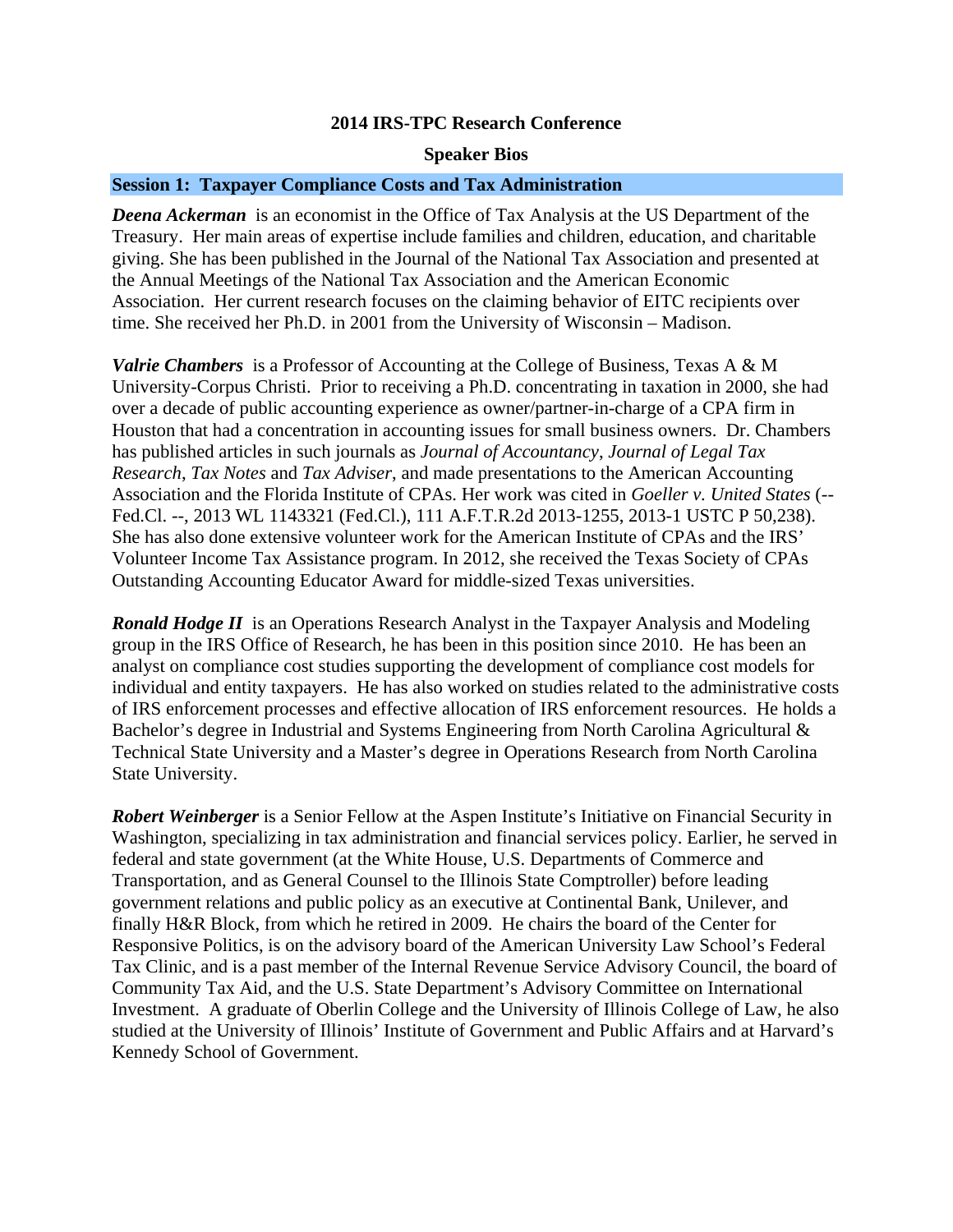### **Session 2: Innovative Enforcement Strategies**

*Matthew D. Rablen* is a Senior Lecturer in Economics at Brunel University. He received his Ph.D. in Economics from the University of Warwick, and worked for two years as an economic advisor to the British tax authority. His research interests are in the fields of behavioral economics and public economics, with particular focus on tax compliance.

*Stacy Orlett* is an Operations Research Analyst for the Strategic Analysis and Modeling group within Enterprise Collection Strategy at the Internal Revenue Service. Prior to that, she served as a Statistician within the IRS Small Business/Self-Employed Research division for eight years. In her current position, Stacy conducts the modeling and data analysis to support the IRS collection programs that ensure filing and payment compliance. During her Research tenure she worked on a variety of research projects involving workload identification, prioritization, nonfiler detection for the Estate and Gift Tax program, return preparer fraud and more. Stacy received her BS in Statistics from the University of Minnesota, Duluth and is in the final stages of completing her MS in Statistics from the University of Minnesota, Twin Cities.

*Leigh Osofsky* is an Associate Professor of Law at the University of Miami School of Law. Osofsky teaches a variety of tax courses and writes regarding tax compliance, partnership tax, and tax policy. Osofsky holds an A.B. magna cum laude, Phi Beta Kappa from Brown University (2003) and a J.D. and membership to the Order of the Coif from Stanford Law School (2006). Before joining the University of Miami faculty, Osofsky was an Acting Assistant Professor of Tax Law at New York University from 2009-2011. Prior to entering academia, Osofsky clerked for the Honorable Pierre Leval on the United States Court of Appeals for the Second Circuit and worked as a tax attorney at Fenwick & West, LLP, specializing in tax transactional planning and also serving as counsel in complex tax litigation matters.

*Mark Phillips* is an assistant professor in the Sol Price School of Public Policy at the University of Southern California. His public economics research focuses on tax compliance, tax efficiency, and optimal income taxation. His dissertation on the determinants of individual income tax compliance was named runner-up for the National Tax Association's 2011 Outstanding Doctoral Dissertation Award. While writing his dissertation, Dr. Phillips worked in the Office of Research at the Internal Revenue Service. He received his Ph.D. in economics from the University of Chicago and an A.B. (summa cum laude) from Princeton University.

# **Keynote Speaker**

*George Yin* is the Edwin S. Cohen Distinguished Professor of Law and Taxation and the Thomas F. Bergin Teaching Professor at the University of Virginia, where he has been on the faculty since 1994. From 2003-05, he served as Chief of Staff of the U.S. Congress's Joint Committee on Taxation. He has also been on the law faculty of the University of Florida and a visiting professor at NYU, Pennsylvania, and Brigham Young law schools, practiced law in Washington, D.C., and served as tax counsel to the U.S. Senate Finance Committee during the mid-1980s. He is a member of an IRS advisory panel to assist in the development of methodologies for estimating the size and scope of the "tax gap."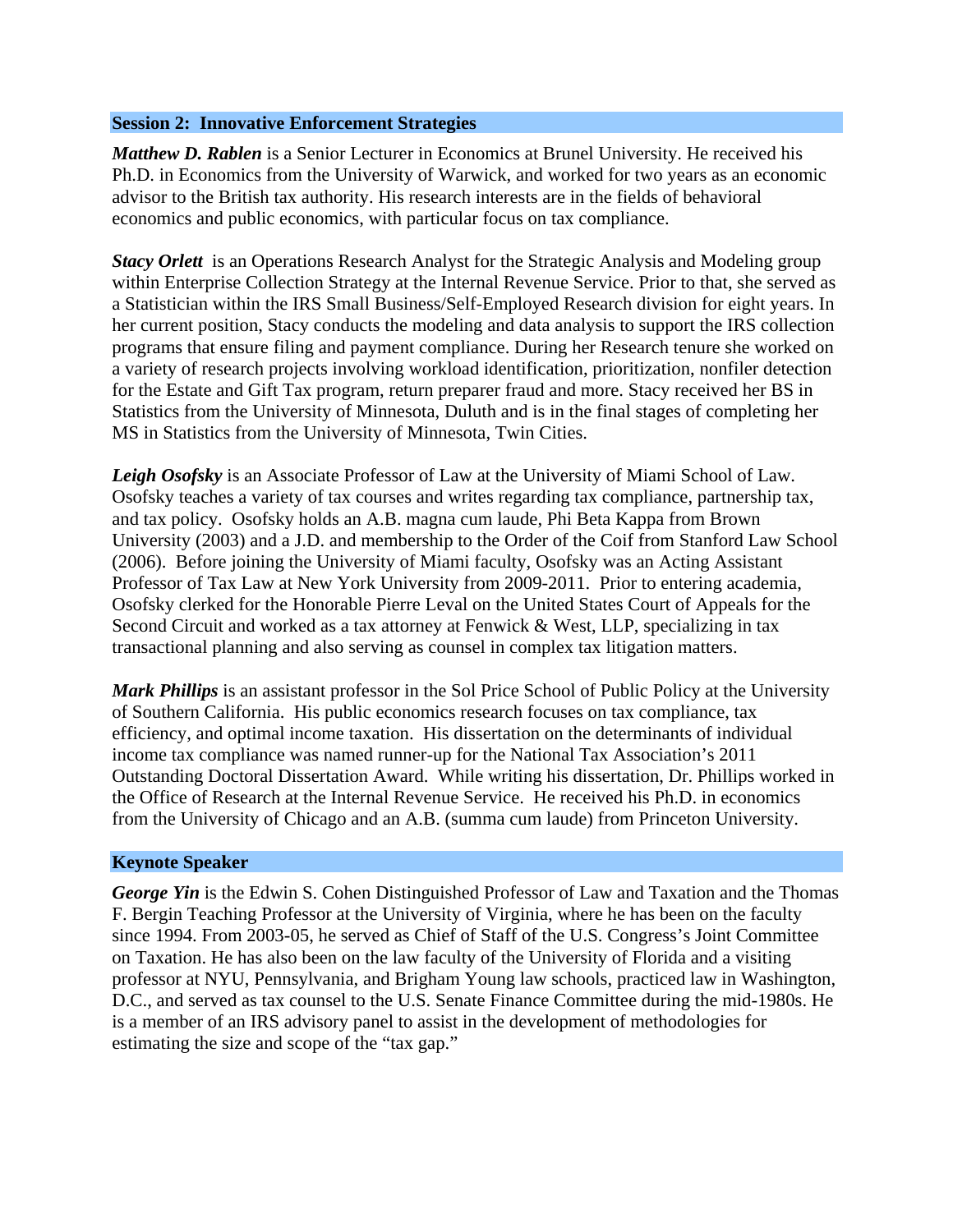# **Session 3: Tax Uncertainty and Corporation Compliance**

*Lisa Rupert* is a Compliance Management Team (CMT) Manager in Compliance Management Operations (CMO) with PAIR/LB&I and is a member of the LB&I Schedule M-3 Study Group. She was a Pre-Filing Technical Guidance (PFTG/LB&I) Technical Advisor (TA) for Compliance Assurance Process (CAP) and for Schedule M-3. She has worked in public accounting and in the private sector on federal and state income tax compliance and planning.

*Erin M. Towery* is an Assistant Professor of Accounting at the University of Georgia and an academic research consultant for the IRS LB&I PAIR Division. Erin received her Ph.D. from the University of Texas at Austin in May of 2013. Her research focuses on the interplay between tax compliance and financial reporting incentives. Her recent work explores the Coordinated Industry Case (CIC) program, the relevance of financial statement reserves for uncertain tax benefits, and the consequences of tax disclosure initiatives including the Schedule UTP. Her work has been published in the *Journal of the American Taxation Association* and the *Journal of Financial Economics*. Prior to joining academia, Erin worked at PricewaterhouseCoopers, LLP in the New York Financial Services tax practice. Erin holds a Bachelor of Science in Business Administration degree from Auburn University and a Master of Professional Accounting degree from the University of Texas at Austin. She is also a Certified Public Accountant and a member of the American Accounting Association and the American Taxation Association.

*Andrew Duxbury* received his undergraduate degree in accounting from the University of Rhode Island and his Master's degree in Taxation from Bryant University. He is currently in the dissertation phase of his Ph.D. at the University of Connecticut with an expected graduation date in May, 2016. His general area of interest is in taxation with a focus on international taxation. He is a CPA and worked in the international tax area for approximately 20 years. His most recent experience before pursuing his Ph.D. was at Textron Inc. where he was Director of International Tax.

*Matt Smith* is an economist specializing in business taxation at the Office of Tax Analysis, US Department of Treasury. He received his bachelor's degree from the University of Texas at Austin and his Ph.D. from Rutgers Business School. Matt lives in Washington, D.C with his lovely wife.